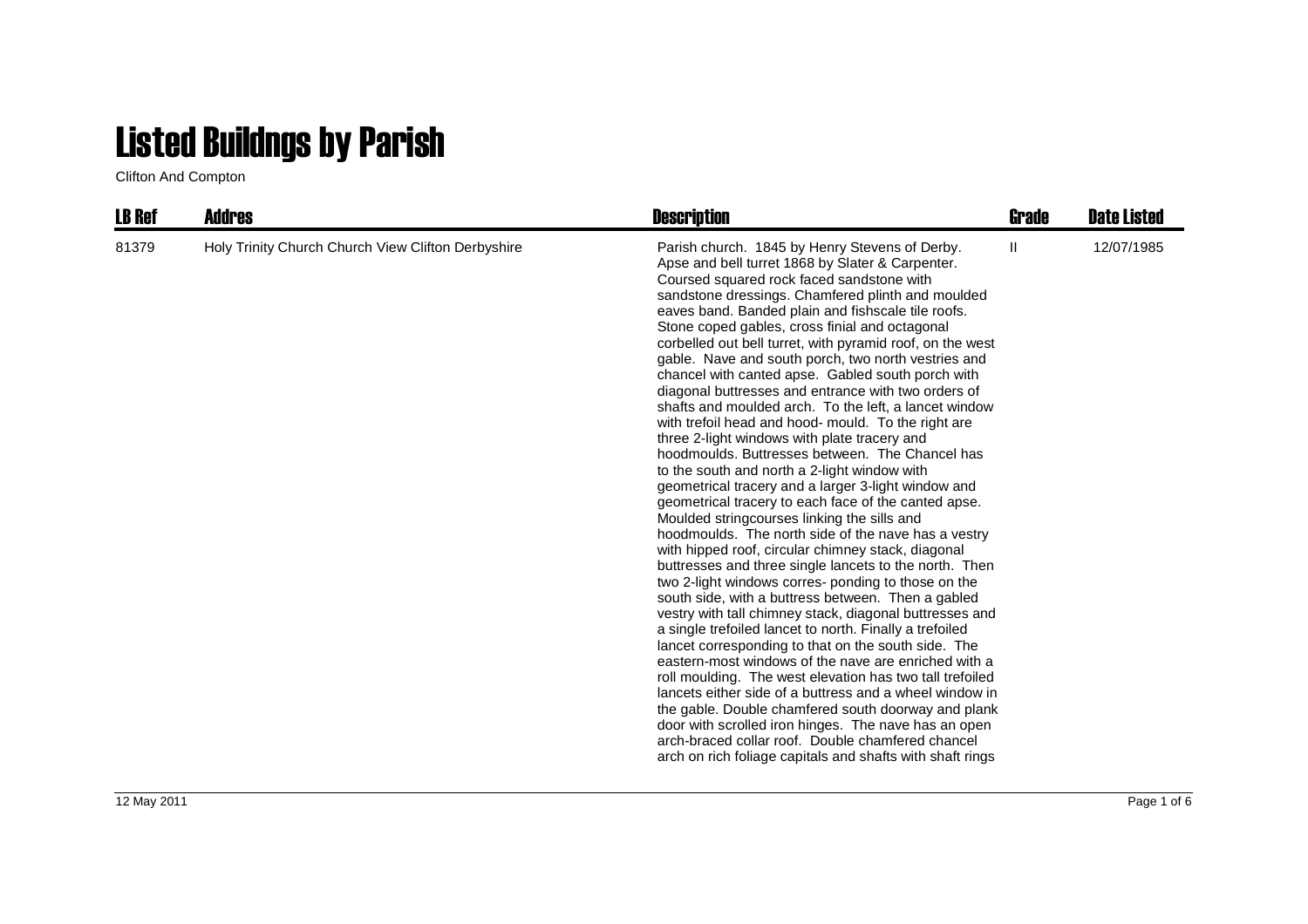| <b>LB Ref</b> | <b>Addres</b>                                      | <b>Description</b>                                                                                                                                                                                                                                                                                                                                                                                                                                                                                                                                         | Grade | <b>Date Listed</b> |
|---------------|----------------------------------------------------|------------------------------------------------------------------------------------------------------------------------------------------------------------------------------------------------------------------------------------------------------------------------------------------------------------------------------------------------------------------------------------------------------------------------------------------------------------------------------------------------------------------------------------------------------------|-------|--------------------|
|               |                                                    | on corbels. Chancel has richly tiled floor and mosaic<br>dado. Stained glass in the three apse windows, c1882<br>by Clayton & Bell. Stained glass in most other<br>windows, the middle one on the south side of the nave<br>and the east one on the north side of the nave are of<br>1868 by Cox & Son of London. Stone pulpit with blind<br>trefoiled arcading. Octagonal stone font with bold<br>trefoil motifs on the bowl, standing on a quatrefoil base<br>of a cluster of filleted shafts. Royal coat of arms dated<br>1926. Listed for Group Value. |       |                    |
| 81380         | Holy Trinity Church Church View Clifton Derbyshire | Lychgate. 1914, clock added 1924. Coursed squared II<br>rock faced sandstone and sandstrone ashlar and<br>timber. Plain tile roof and bell turret with pyramidal<br>lead roof. Wall has a batter and chamfered copings.<br>Timber upper part, the gable ends in the form of a<br>queen post truss. Churchyard wall attached to east<br>and encircling the church. Listed for group value<br>only.                                                                                                                                                          |       | 12/07/1985         |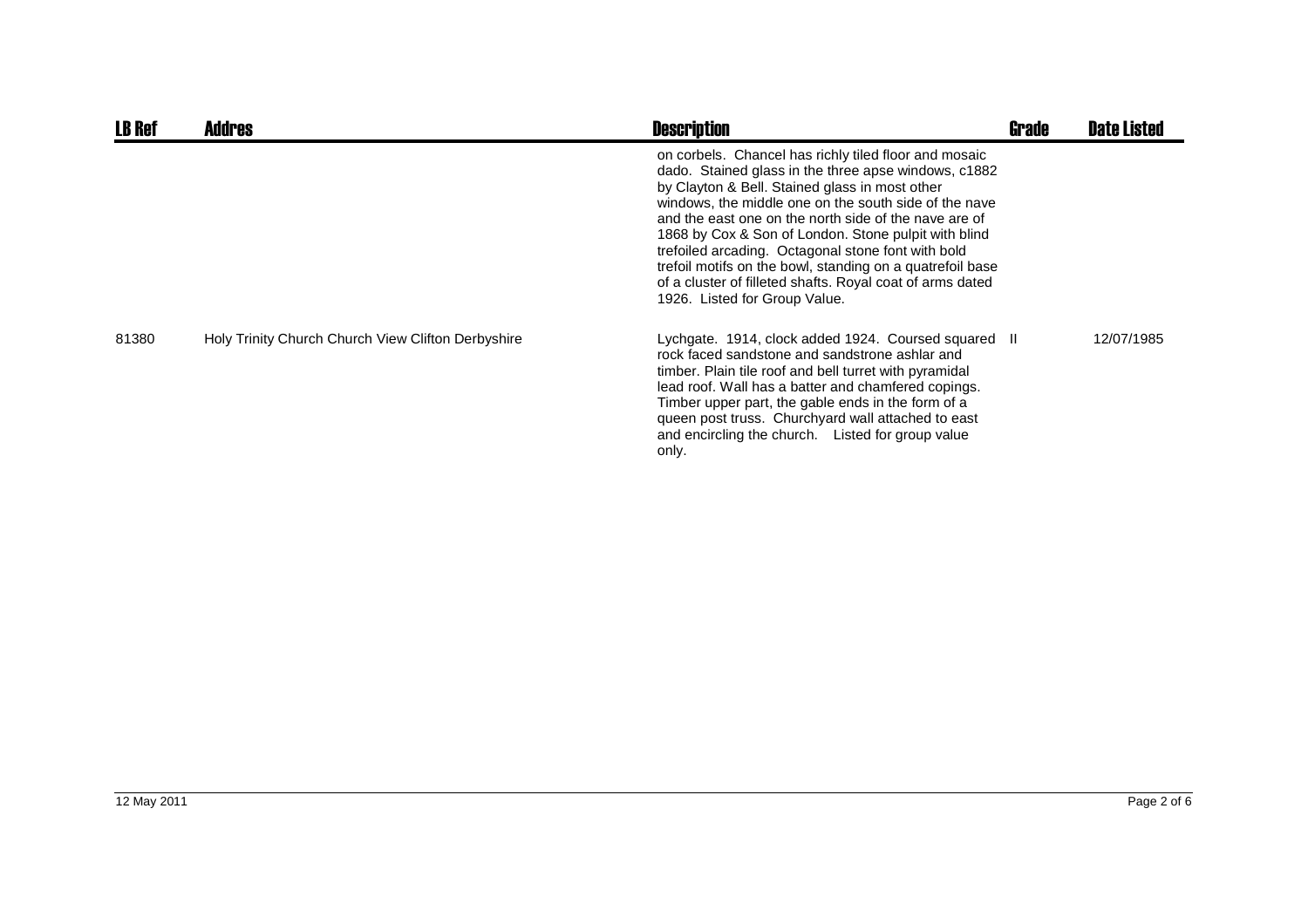| <b>LB Ref</b> | <b>Addres</b>                                         | <b>Description</b>                                                                                                                                                                                                                                                                                                                                                                                                                                                                                                                                                                                                                                                                                                                                                                                                                                                                                                                                                               | <b>Grade</b> | <b>Date Listed</b> |
|---------------|-------------------------------------------------------|----------------------------------------------------------------------------------------------------------------------------------------------------------------------------------------------------------------------------------------------------------------------------------------------------------------------------------------------------------------------------------------------------------------------------------------------------------------------------------------------------------------------------------------------------------------------------------------------------------------------------------------------------------------------------------------------------------------------------------------------------------------------------------------------------------------------------------------------------------------------------------------------------------------------------------------------------------------------------------|--------------|--------------------|
| 81381         | Church Cottage Chapel Lane Clifton Derbyshire DE6 2GL | Cottage. C18 or later, remodelled early C19.<br>Sandstone and red brick, external walls rendered.<br>Plain tile roofs, two brick gable end stacks. Dentilled<br>eaves band. Two storeyed at west end, single<br>storeyed plus garrets to east. Single storey outshut at<br>rear. South elevation of two irregular bays. Central<br>doorway with C19 half glazed door and rustic style mid<br>C19 timber porch with fretted barge- boards and<br>fishscale tiles. Lower part of sides replaced with<br>brick. To the left, a 3-light casement window under a<br>segment head. Similar window above, under flat lintel.<br>To the right, a 3-light window under flat lintel, with<br>similar window above, rising into a gabled dormer.<br>Inside, two room plan, either side of a small entrance<br>hall. Left hand room has a salt cupboard to the left of<br>the fireplace. Rear wall of main house is of large<br>squared blocks of sandstone. Listed for group value<br>only. | $\mathbf{H}$ | 12/07/1985         |
| 81382         | Clifton Croft Chapel Lane Clifton Derbyshire DE6 2GL  | House. c1870s. Red brick with sandstone dressings,<br>Welsh slate roofs and lateral brick stacks. Two<br>storeys, plus attics. North elevation of three bays.<br>Narrow recessed centre bay has doorway with stone<br>surround and Caernarvon arch. C19 half glazed door.<br>Segmental pointed arched window above with<br>returned hoodmould. Roof dormer above with half<br>hipped roof. Matching gable bays to left and right, with<br>flush quoins and first floor band and fretted<br>bargeboards. Canted bay window to ground floor, the<br>lights with Caernarvon arches. Single window above<br>with segmental pointed arch and returned<br>hoodmoulds. Single light window above with<br>quatrefoil tracery and returned hoodmould. Brick<br>garden walls attached to north with iron railings to<br>road. Listed for group value only.                                                                                                                                 | - II         | 12/07/1985         |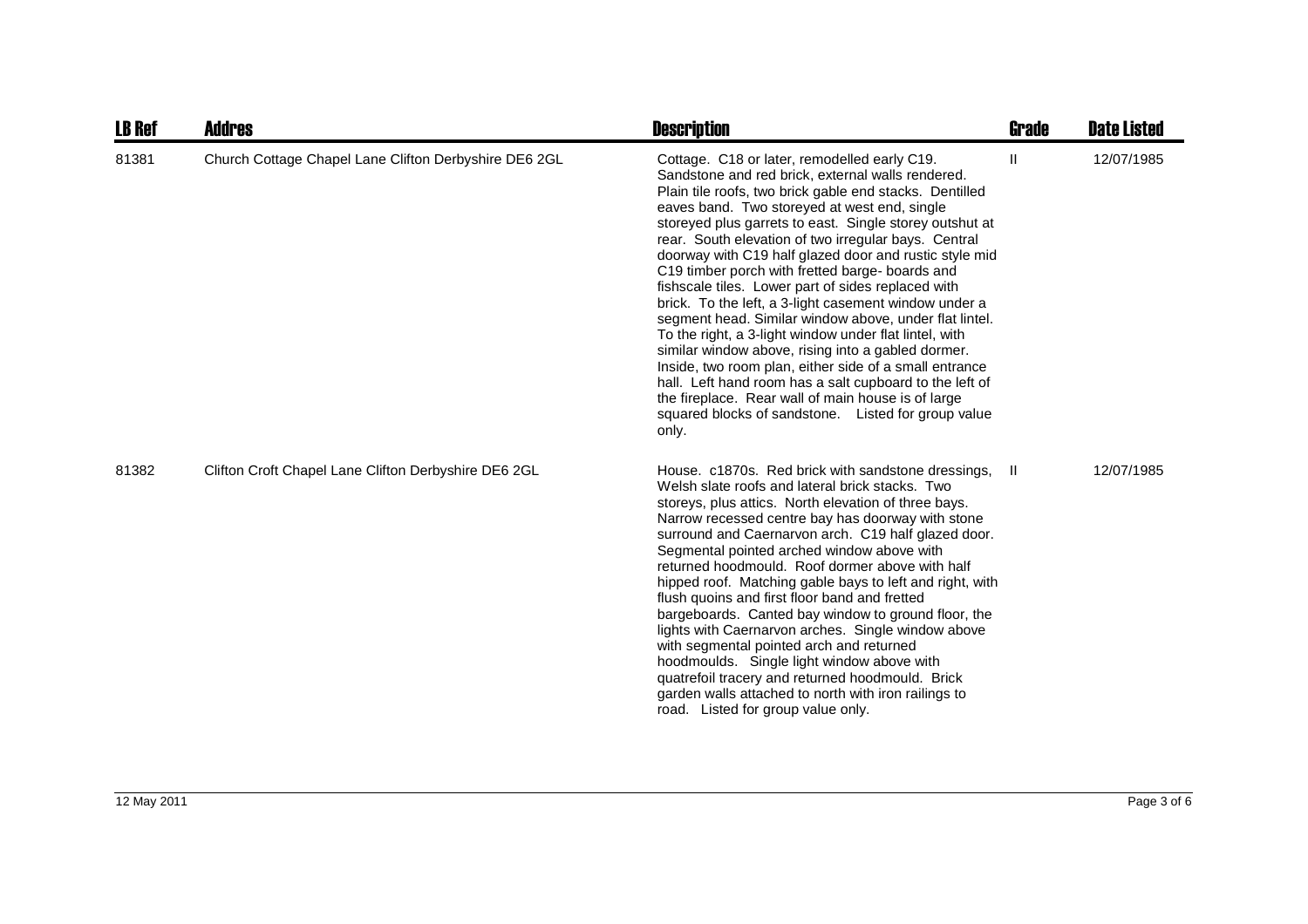| <b>LB Ref</b> | <b>Addres</b>                                                         | <b>Description</b>                                                                                                                                                                                                                                                                                                                                                                                                                                                                                                                                                                                                                                                                                                                                                                                                                                                                                                                                                              | <b>Grade</b> | <b>Date Listed</b> |
|---------------|-----------------------------------------------------------------------|---------------------------------------------------------------------------------------------------------------------------------------------------------------------------------------------------------------------------------------------------------------------------------------------------------------------------------------------------------------------------------------------------------------------------------------------------------------------------------------------------------------------------------------------------------------------------------------------------------------------------------------------------------------------------------------------------------------------------------------------------------------------------------------------------------------------------------------------------------------------------------------------------------------------------------------------------------------------------------|--------------|--------------------|
| 81383         | Clifton House And Two Gates Chapel Lane Clifton Derbyshire DE6<br>2GL | House, now divided in two. Early C19. Cement<br>rendered, with plain tile roofs, two ridge and two gable<br>end stacks. Two and three storeys. North elevation of<br>five bays, plus a gabled bay at each end. Central<br>doorway with Tuscan columnedporch and half glazed<br>door and side lights. Flanked on each side by canted<br>bay windows with glazing bar sashes and iron railings<br>above. Further to right, a glazing bar sash, and to left<br>a doorway and a glazing bar sash, now with late C19<br>conservatory. First floor has three glazing bar sashes<br>and between them, French windows opening onto<br>balconies over the canted bays. Applied lattice work<br>and pilaster framework around the French windows.<br>Top floor has central glazing bar sash, flanked on<br>each side by two six-pane sashes. Lower gabled bays<br>to left and right with a casement window to each floor.<br>Garden wall and railings to road. Listed for Group<br>Value. | H.           | 12/07/1985         |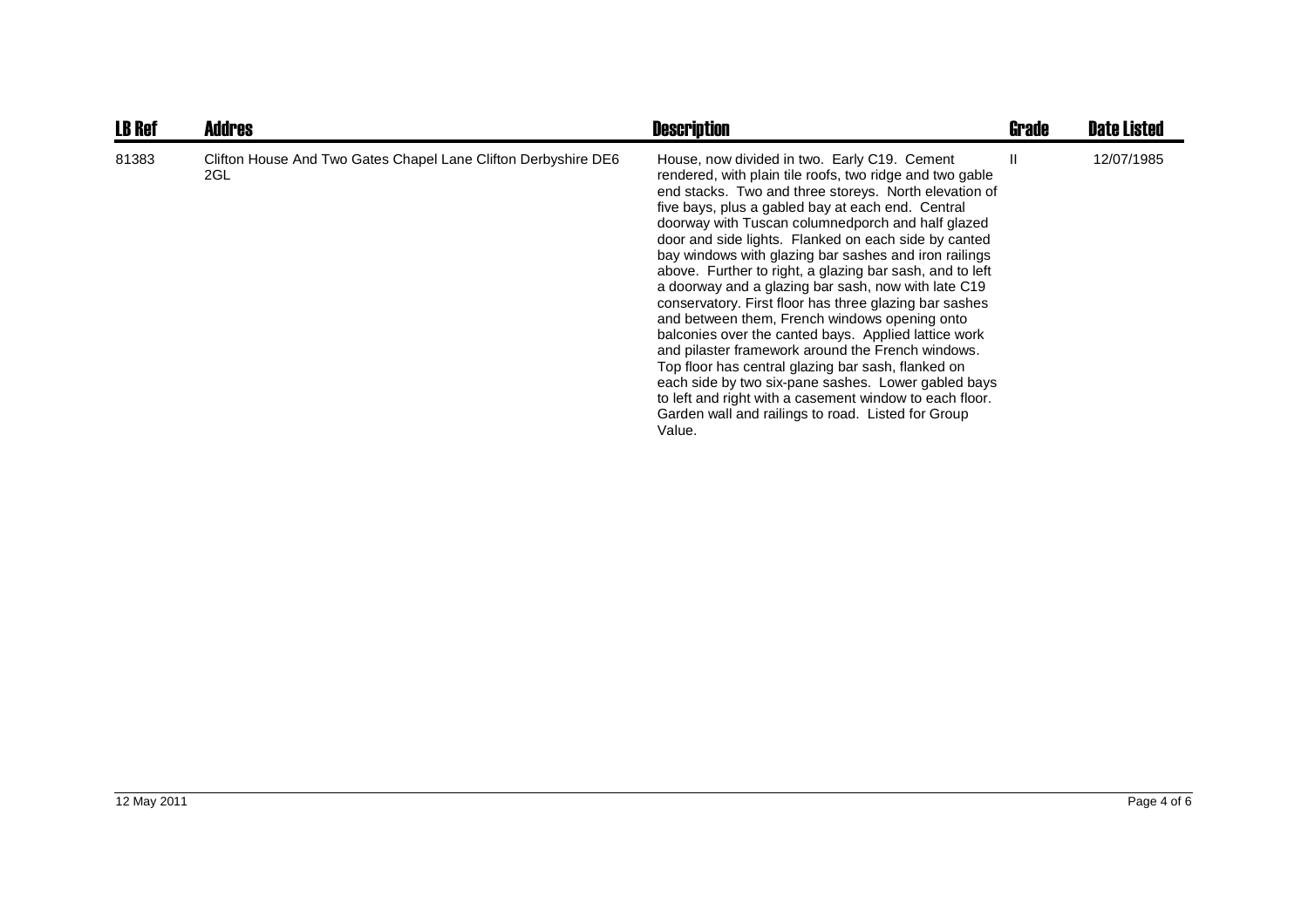| <b>LB Ref</b> | <b>Addres</b>                                       | <b>Description</b>                                                                                                                                                                                                                                                                                                                                                                                                                                                                                                                                                                                                                                                                                                                                                                                                                                                                                                                                                                                                                                                                  | Grade        | <b>Date Listed</b> |
|---------------|-----------------------------------------------------|-------------------------------------------------------------------------------------------------------------------------------------------------------------------------------------------------------------------------------------------------------------------------------------------------------------------------------------------------------------------------------------------------------------------------------------------------------------------------------------------------------------------------------------------------------------------------------------------------------------------------------------------------------------------------------------------------------------------------------------------------------------------------------------------------------------------------------------------------------------------------------------------------------------------------------------------------------------------------------------------------------------------------------------------------------------------------------------|--------------|--------------------|
| 81384         | Clifton Hall Chapel Lane Clifton Derbyshire DE6 2GL | Formerly listed as "The Hall" House. Late C18,<br>altered C19 and C20. Red brick with hipped and<br>gabled Welsh slate roof. Four brick stacks. Two and<br>three storeys. Three bay south elevation. Ground<br>floor with projecting C19 single storey range with brick<br>parapet, C20 central porch with lonic columns<br>engaged in the angles of the porch. Flanked on each<br>side by glazing bar sashes under wedge lintels. Three<br>similar windows above, the central one narrower.<br>Three similar but smaller windows above again. Low<br>parapet. Four bay east elevation. Left hand bay of<br>three storeys with tripartite window to ground floor and<br>two tiers of glazing bar sashes above. Remainder of<br>two storeys, with central doorway with French doors,<br>flanked by canted bay windows with glazing bar<br>sashes. Two glazing bar sashes above and a smaller<br>canted bay window. Low parapet. Interior remodelled<br>in mid C19. Walls and railings with intersecting ovals<br>attached to south and garden wall continuing along<br>road to east. | $\mathbf{I}$ | 13/09/1967         |